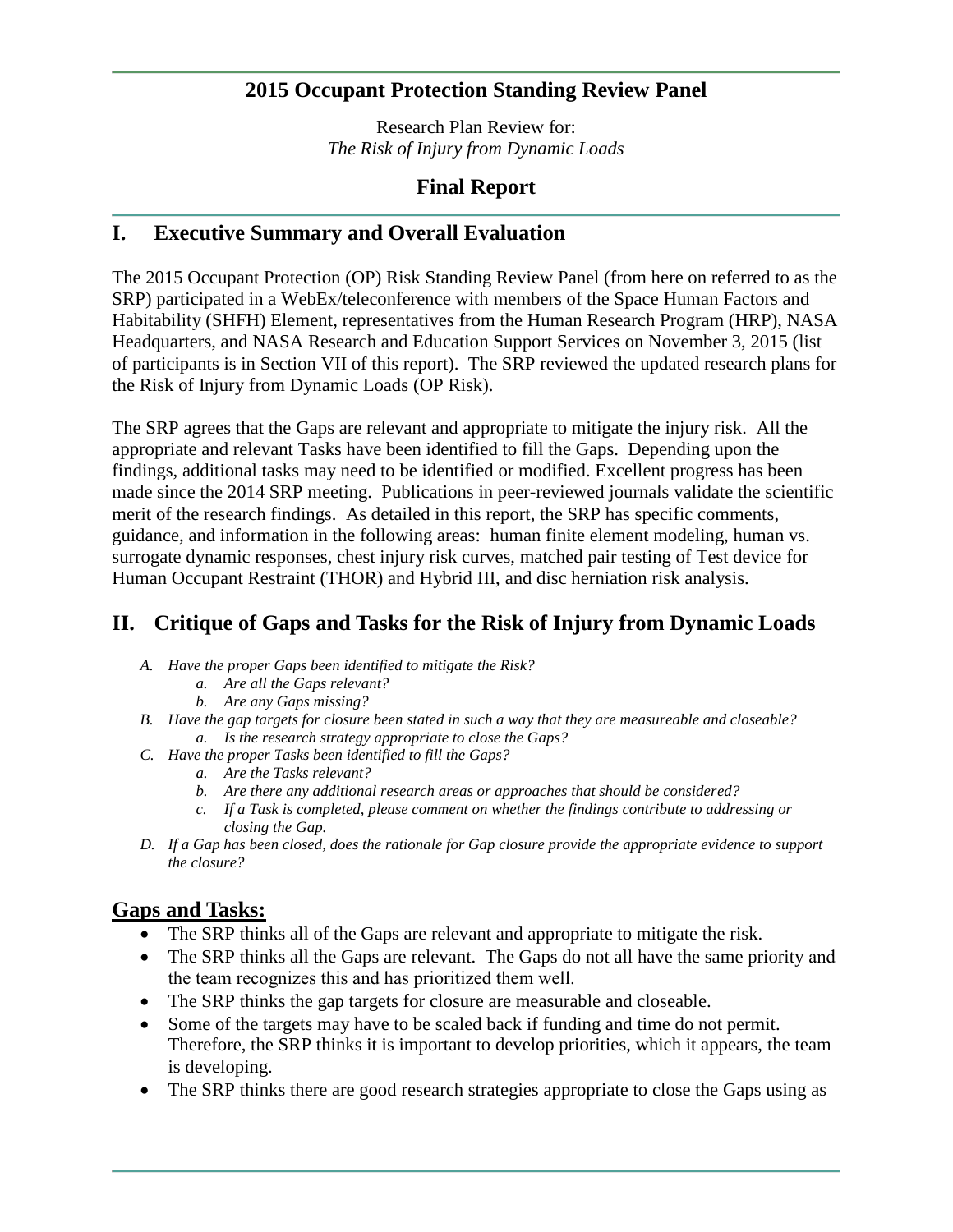much previous information as possible and employing existing tools.

- The SRP thinks at this stage, all the appropriate and relevant tasks have been identified to fill the Gaps. Depending on the findings from currently planned and approved tasks, additional tasks may need to be identified or modified.
- For the tasks that are completed, the OP group is disseminating through publications. This is excellent progress and the peer review of these publications brings additional confidence in the scientific merit of the findings. This type of peer-reviewed publication is suggested as a continued good practice.
- If spaceflight deconditioning is progressive and dependent on duration of flight or exposure to low-gravity or if deconditioning reaches a steady state after a certain time period could be a critical question.

### **OP-01: We do not understand the risk of injury associated with Soyuz landings and how this risk relates to the desired acceptable risk. (Formerly OP2)**

• The SRP thinks this Gap is relevant and appropriate.

*Tasks:*

- Definition of Acceptable Risk Summit Completed Task
- Soyuz Landing Injury Risk Characterization PI: Jeffrey Somers, Ph.D. NASA Johnson Space Center
	- o The SRP thinks this is an important task and thinks it should be a high priority.
	- o There is a tremendous potential for valuable information from the Soyuz landings to guide the OP team in validating some of their assumptions from the first task in this Gap and to help guide appropriate human testing later.
	- o Once a validated model of the Soyuz seat exists, the SRP thinks it would be worth reconstructing injury producing events with parametric FE models that have been morphed to have geometry that is representative of the astronauts exposed to such events. This approach would allow for better estimation of the acceleration histories needed to produce fracture and could thus create a design target for energy absorbing structures in space vehicles.

## **OP-02: We do not know how load dynamics and sex differences affect injury risk in spaceflight conditions and how to mitigate the increased risk of injury. (Formerly OP3)**

- The SRP thinks this Gap is relevant and appropriate.
- This Gap mentions sex differences and the SRP questions whether occupant size is encompassed in the sex difference characterization. Do we need to get as detailed to know if sex differences are mostly dependent on size difference, or are there truly risk differences by sex for the same occupant size?
- In the Approach section of OP-02 in the Human Research Roadmap, it is stated that "Even though the surrogate responses may not reflect the actual human responses (i.e., neck tension in the surrogate and human may be different in identical loading conditions), this approach works if the surrogate response is sensitive to changes in the configurations that induce injury (either seat design or loading conditions)." The SRP thinks this statement is not always true and the OP team should be aware of the conditions under which it is violated in making design decisions. Specifically, an Anthropometric Test Device (ATD) can be sensitive to a particular type of loading, but can still interact with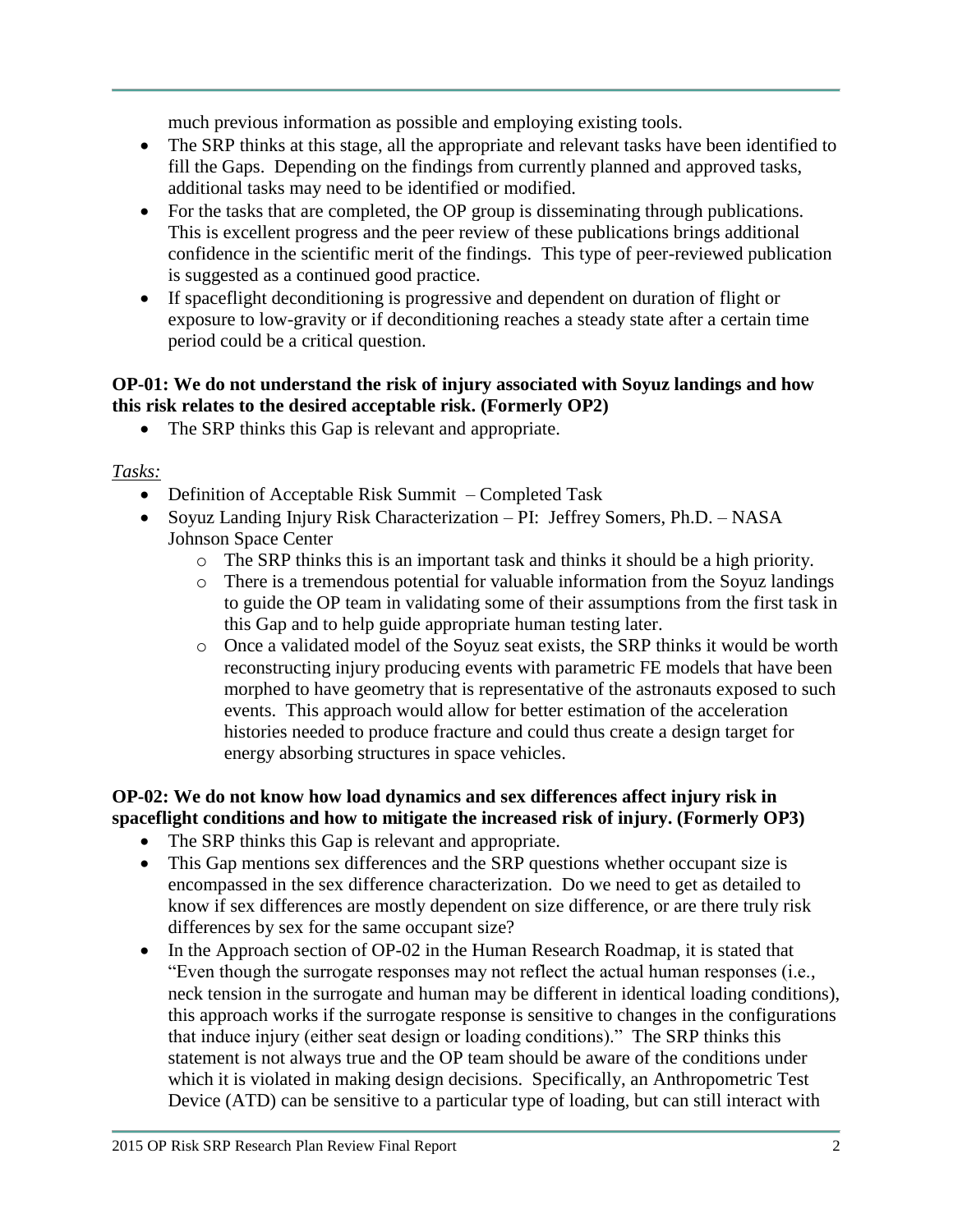the environment in a manner different from the human and this non-humanlike interaction can lead to inappropriate injury assessment. For example, if the THOR pelvis was stiffer in lateral compression and had greater effective mass than that of a human in lateral impact then it could bottom through compliant structures intended to attenuate loading into the stiffer underlying supporting structures. As a result, the THOR pelvis load cells would measure high loads. In contrast, a human, under similar lateral impact loading conditions would not bottom through compliant structures and would not experience the same higher loads. So, in this case, even if a relationship between force measured by ATD and human is developed with matched pair testing, the human will not engage the same structures as the ATD and thus the risk assessment based on ATD force will not be accurate.

### *Task:*

- Occupant Protection Data Mining and Modeling Project **–** PI: Michael Gernhardt, Ph.D., NASA Johnson Space Center
	- o The SRP thinks findings from this task will contribute to closing the Gap.
	- o The SRP is unsure why the Kroell data were used to develop risk curves for chest injury. These data were collected using pendulum impacts to the chest, which are not representative of the type of loading experienced during landing. Risk curves based on more distributed loading of the anterior chest would be more appropriate. Also, is anterior to posterior loading the expected mechanism for chest injury for future vehicles?
- ATD Injury Metric Development PI: Jeffrey Somers, Ph.D. NASA Johnson Space **Center** 
	- o For the ATD injury metric development, matched pair testing of the THOR and Hybrid III will be performed in the same conditions as prior human cadaver tests. Priority areas will include neck injury (sagittal plane and lateral plane), lateral acetabular force, and lateral thorax displacement. Understanding the neck injury biomechanics is a priority area. It is not clear why hip and torso injuries are prioritized over head and lumbar spine injuries. Do the epidemiological data indicate that the hip and torso injuries are more significant and pose greater risk than the head and lumbar spine injuries? Alternatively, are the hip and torso injuries prioritized due to the availability of pre-existing cadaver data? It is recommended to prioritize the ATD injury metric development based upon the specific anatomic injury locations and injury severities identified in the prior epidemiological studies of astronauts.
	- o Further, it is not clear whether the load directions, rates, and magnitudes used in the prior cadaver studies adequately represent those that the astronauts are exposed to. The SRP suggests to first identify prior cadaver studies that have been performed with dynamic load directions, rates, and magnitudes similar to those during space launch, abort, and/or landing and focus the matched pair comparisons using those studies. These analyses may indicate further cadaver testing that may need to be done to better model the dynamic loads during space launch, abort, and landing.
	- o It should be noted that the matched comparisons of the THOR and Hybrid III to the prior cadaver data are limited by the existing designs of the crash dummies. For example, THOR's neck in neutral posture is aligned vertically and does not mimic the natural lordosis of the human cervical spine. In multiple prior studies, the Hybrid III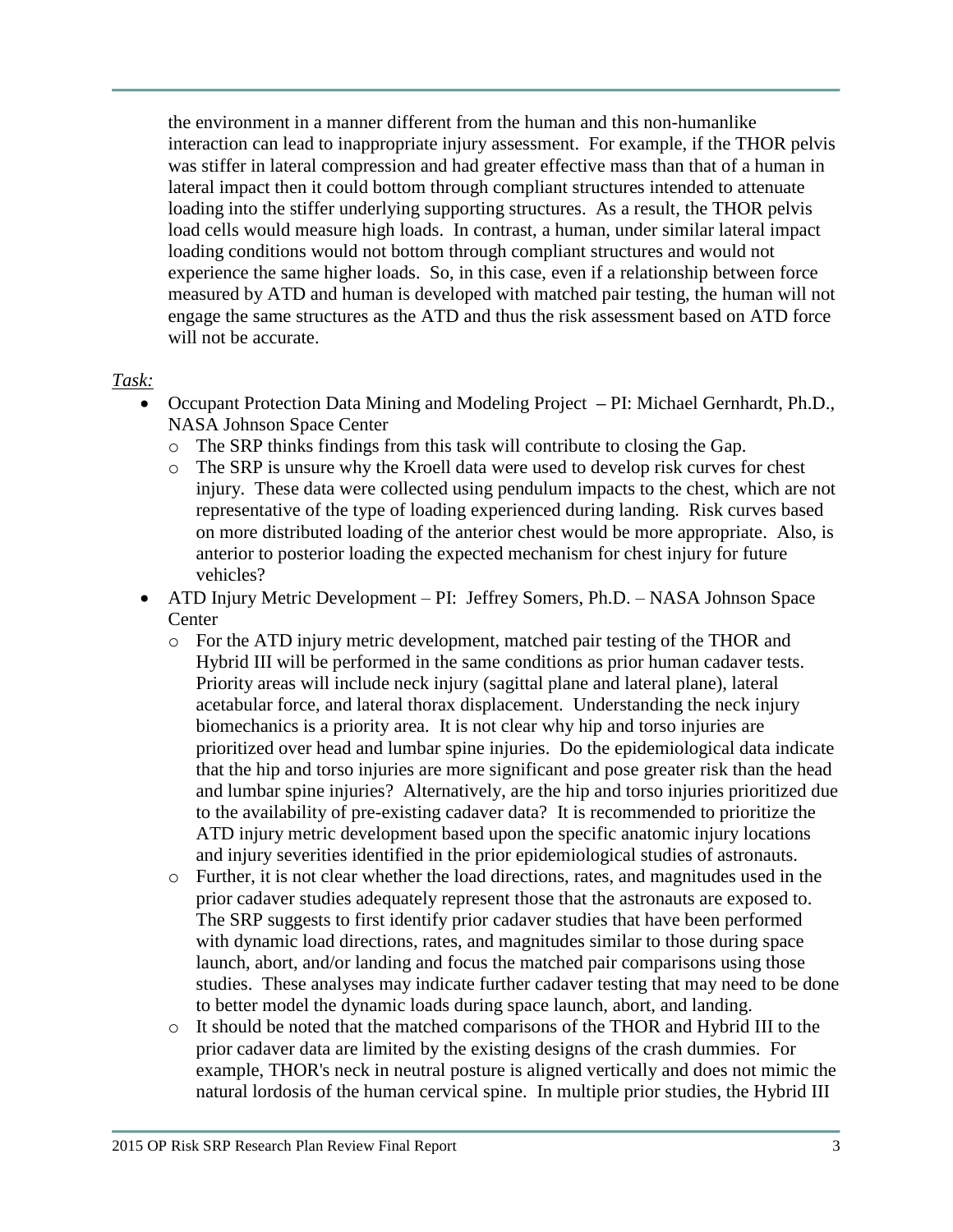neck has been found to be far too stiff as compared to human. Lastly, the human cadaver database is limited by the lack of a helmet in the previously published cadaver work. The dynamic injury responses including neck loads and motions and injury sites and severities will differ among cadaver tests performed with and without the helmet.

- ATD Injury Metric Sensitivity and Extensibility PI: Jeffrey Somers, Ph.D. NASA Johnson Space Center
- Human Volunteer Testing Planned Task
	- o The SRP thinks it would be very beneficial to convene an expert panel prior to beginning the human volunteer testing.
	- o Need to be sure to well characterize human body shape and seated posture for subsequent model validation or efforts to better understand reasons for variability in human response.
- Dynamic Load Definition Workshop Planned Task
- Comparison of Biodynamics Models Using Automotive Racing Crash Data Completed Task
	- o There is not enough information available to determine if this task will contribute to closing the Gap. If NASCAR seat accelerations are in the range of those expected during future missions and are in the same directions, then this will contribute to closing the Gap.
- Human Surrogate Risk Characterization Planned Task

### **OP-03: We do not have a set of analytical tools to inform design decisions for new programs and reduce required human testing for validation of initial or modified designs. (Formerly OP4)**

- The SRP thinks this Gap is relevant and appropriate.
- The SRP thinks it will be important to define what the threshold for an adequate tool will be. The OP SRP understands that certain responses of the test surrogates are more important than others. Model validation is a continuum and as the OP team progresses through tools characterization they will need to more precisely define the end point of the task and realize that certain tools that they considered may just not be adequate enough for the intended purpose.
- For the human finite element (FE) modeling tasks, if not already being considered, the SRP would suggest the use of whole body FE models with geometry that is parametric with occupant characteristics such as age, sex, body mass index (BMI), and stature, should be considered. Parametric versions of the Total Human Model for Safety (THUMS) and Global Human Body Model Consortium (GHBMC) have been developed (see Schoell et al. 2015 Stapp and Shi et al. 2015). Simulations with such models can account for how crew member anthropometry differs from that of the midsize male and the effect of this difference on biomechanical response and injury. Such models can also be used to estimate the effects of design changes on population response and injury. They can also accurately identify subsets of the population that are most vulnerable and assess the effects of customized countermeasures (e.g., custom seats for each crew member as is done in the Indy Racing League (IRL) or the National Association for Stock Car Auto Racing (NASCAR)).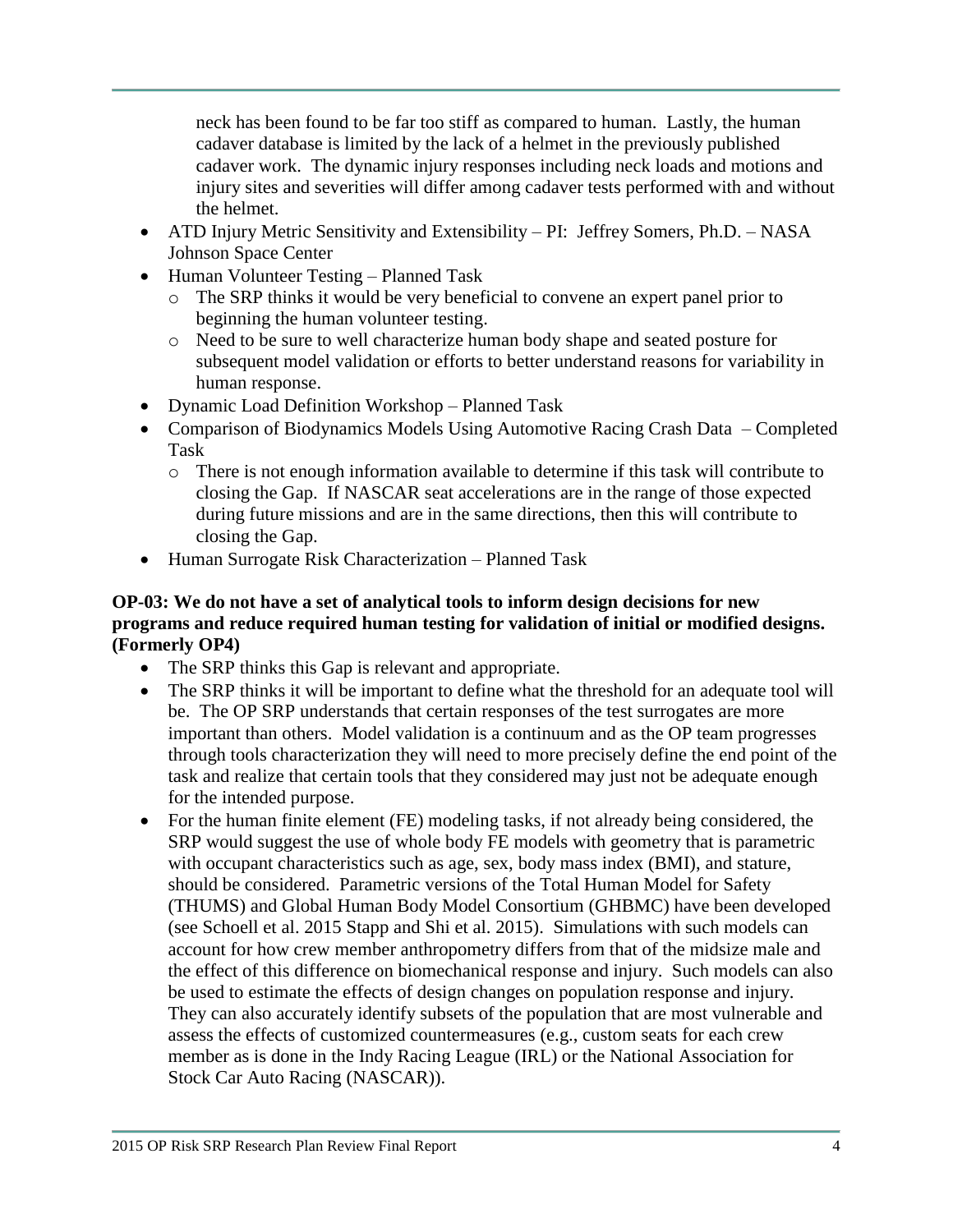Shi, X., Cao, L., Reed, M.P., Rupp, J.D., and Hu, J. (2015). Effects of obesity on occupant responses in frontal crashes: a simulation analysis using human body models. Computer Methods in Biomechanics and Biomedical Engineering. 18(2):1280-1292. 10.1080/10255842.2014.900544.

Schoell, S., Weaver, A., Urban, J., Jones, D.A., Hwang, E., Hu, J., Reed, M.P., Rupp, J.D., and Stitzel, J.D. (2015). Development and Validation of an Older Occupant Finite Element Model of a Mid-Sized Male for Investigation of Age-related Injury Risk. Stapp Car Crash Journal. In Press.

## *Tasks:*

- NESC/Hybrid III Testing & Model Characterization Planned Task
	- o The SRP thinks the OP team should consider using the THOR small female in addition to the Hybrid III small female depending on timing. The THOR 5th is in development, but should be ready for testing in approximately 1.5 years.
- NESC/Suit Characterization Planned Task
- Surrogate Model Validation Planned Task
- Occupant Protection Data Mining and Modeling Project PI: Michael Gernhardt, Ph.D., NASA Johnson Space Center

## **OP-04: We do not know the extent to which spaceflight deconditioning decreases injury tolerance for dynamic loads. (Formerly OP5)**

- The SRP thinks this Gap is relevant and appropriate.
- The SRP thinks the gap targets for closure are measurable and closeable.

## *Tasks:*

- Vertebral Strength and Fracture Risk Following Long Duration Spaceflight PI: Mary Bouxsein, Ph.D., Harvard Medical School
- Disc Herniation Risk Analysis Completed Task
	- o For the disk herniation risk analysis study, a sample size of 330 U.S. astronauts was used. These astronauts took part in 745 space missions over 55 years. Statistical analyses identified strong evidence that spaceflight contributed to the risk of disk herniation. This study should identify the spinal level(s) where the herniation(s) occurred. It is unclear how disc herniation was diagnosed prior to MRI. This should be clearly explained. The discussion of confounding factors should also be expanded. The length of time between the flight and the clinical diagnosis of herniation should be reported. Attempts should be made to classify and define the herniation severity using consistent nomenclature and a classification system (e.g., Fardon et al., Spine 39 (24):E1448–E1465).
- Pre/Post Flight Imaging Study Planned Task
	- o The SRP recommends adding Raman Spectroscopy of sufficiently superficial skeletal structures to assess bone quality (not sure if this is yet approved).
	- o Also, the SRP thinks the OP team should use subject specific FE models to account for effects of spine geometry.
	- o Lastly, imaging in seated postures and under load (rather than supine computed tomography (CT)) would be useful so that the effects of posture could be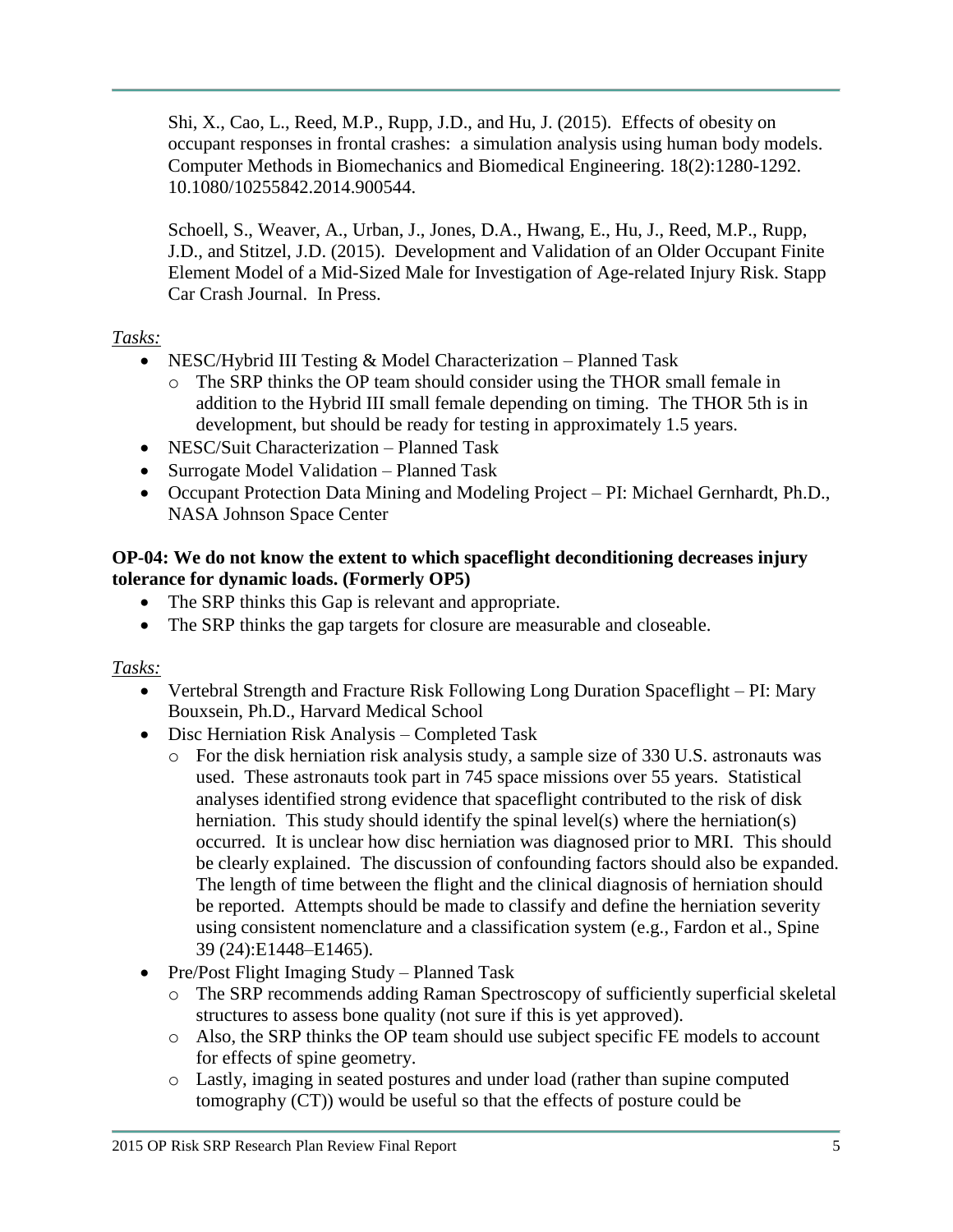incorporated in the FE model.

- Retrospective Animal Flight Study Planned Task
	- o The SRP thinks this study is a good addition to the planned tasks.
- Quantification of In-flight Physical Changes Anthropometry and Neutral Body Posture (NBP) – PI: Sudhakar Rajulu, Ph.D., NASA Johnson Space Center
	- o The SRP recommends using methods other than measurement of skeletal landmark locations and body circumferences. For example, all of this information except range of motion can be extracted from scans of external body geometry with structured light scanners.
- Deconditioning Summit Completed Task
- Risk of Intervertebral Disc Damage After Prolonged Spaceflight PI: Alan Hargens, Ph.D., University of California, San Diego
- Sonographic Astronaut Vertebral Examination PI: Scott Dulchavsky, M.D., Ph.D., Henry Ford Health System
- Animal Study Assessment Planned Task

# **III. Discussion on the strengths and weaknesses of the IRP and identify remedies for the weaknesses, including answering these questions:**

- A. Is the Risk addressed in a comprehensive manner?
	- The SRP thinks the Risk is addressed in a comprehensive manner and the OP discipline is doing a good job at trying to alleviate the Risk.
- B. Are there areas of integration across HRP disciplines that are not addressed that would better address the Risk?
	- During the WebEx presentation, the OP team identified good collaborations with other HRP disciplines.

# **IV. Evaluation of the progress on the Occupant Protection Risk Research Plan since the 2014 SRP meeting**

• The SRP thinks excellent progress has been made with peer-reviewed publications emanating from the tasks. This type of dissemination is encouraged going forward.

# **V. Additional Comments**

- The SRP encourages collaboration with our Russian colleagues (e.g., Roscosmos, Institute of Biomedical Problems) to enable gathering of a large data set for injuries sustained.
- The SRP would continue to encourage the OP group to gather data from any future test flights either by NASA or by other contractors, if allowed. There are low-profile, low-mass, six-degree-of-freedom sensors and data acquisition unit all-in-one packages that could easily be mounted to any seat structure on any test flight.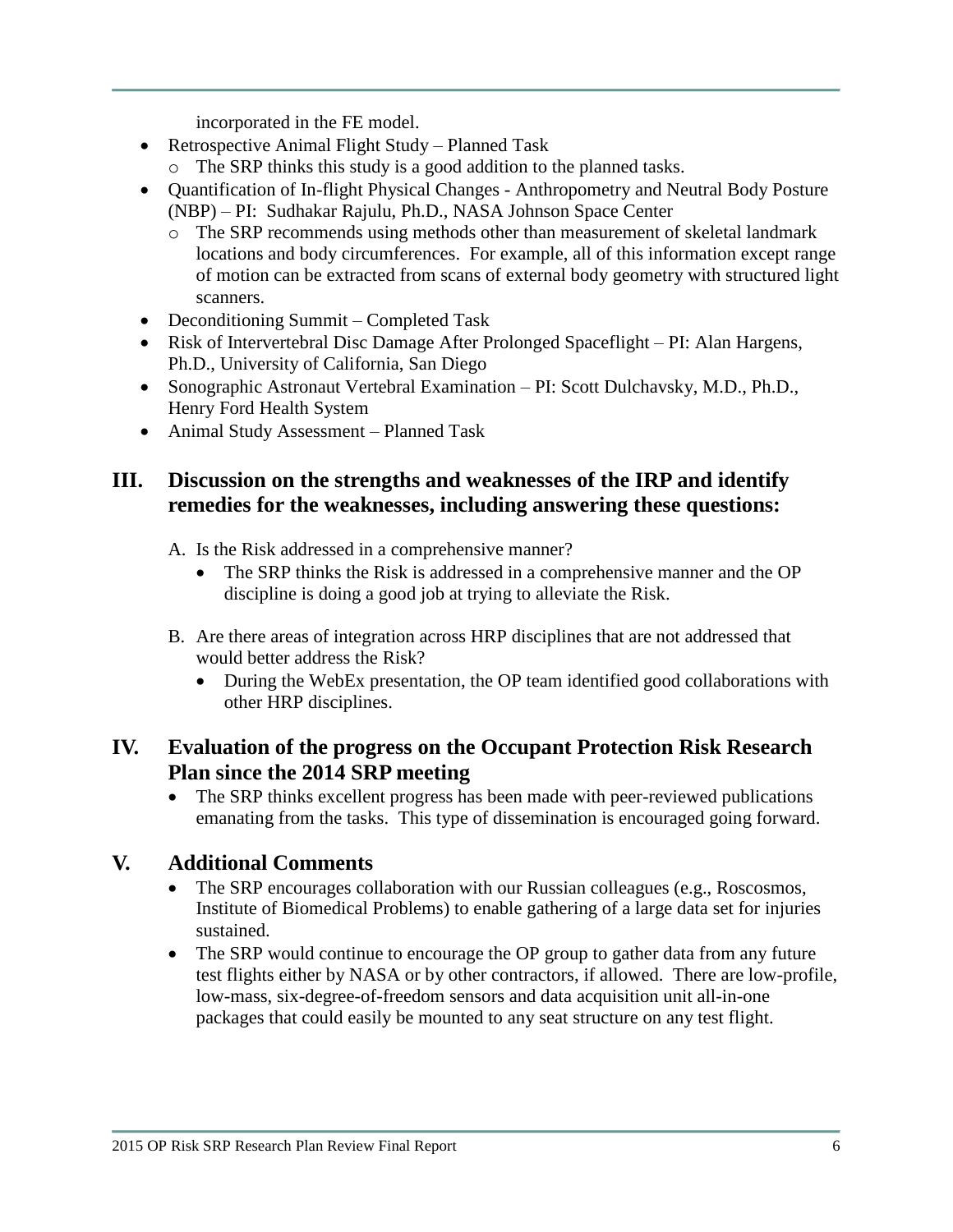# **VI. 2015 Occupant Protection Risk SRP Research Plan Review: Statement of Task for the Risk of Injury from Dynamic Loads**

The 2015 Occupant Protection (OP) Risk Standing Review Panel (SRP) is chartered by the Human Research Program (HRP) Chief Scientist. The purpose of the SRP is to review the Risk of Injury from Dynamic Loads section of the current version of the HRP's Integrated Research Plan (IRP) which is located on the Human Research Roadmap (HRR) website [\(http://humanresearchroadmap.nasa.gov/\)](http://humanresearchroadmap.nasa.gov/). Your report, addressing each of the questions in the charge below and any addendum questions, will be provided to the HRP Chief Scientist and will also be made available on the HRR website.

### **The 2015 OP Risk SRP is charged (to the fullest extent practicable) to:**

- 1. Based on the information provided in the current version of the HRP's IRP, evaluate the ability of the IRP to satisfactorily make progress in mitigating the Risk by answering the following questions:
	- A. Have the proper Gaps been identified to mitigate the Risk?
	- i) Are all the Gaps relevant?
	- ii) Are any Gaps missing?
	- B. Have the gap targets for closure been stated in such a way that they are measureable and closeable?
	- i) Is the research strategy appropriate to close the Gaps?
	- C. Have the proper Tasks been identified to fill the Gaps?
	- i) Are the Tasks relevant?
	- ii) Are there any additional research areas or approaches that should be considered?
	- iii) If a Task is completed, please comment on whether the findings contribute to addressing or closing the Gap.
	- D. If a Gap has been closed, does the rationale for Gap closure provide the appropriate evidence to support the closure?
- 2. Identify the strengths and weaknesses of the IRP, *and* identify remedies for the weaknesses, including, but not limited to, answering these questions:
	- A. Is the Risk addressed in a comprehensive manner?
	- B. Are there areas of integration across HRP disciplines that are not addressed that would better address the Risk?
	- C. Other
- 3. Based on the updates provided by the Element, please evaluate the progress in the research plan since the last SRP meeting.
- 4. Please comment on any important issues that are not covered in #1, #2, or #3 above, that the SRP would like to bring to the attention of the HRP Chief Scientist and/or the Element.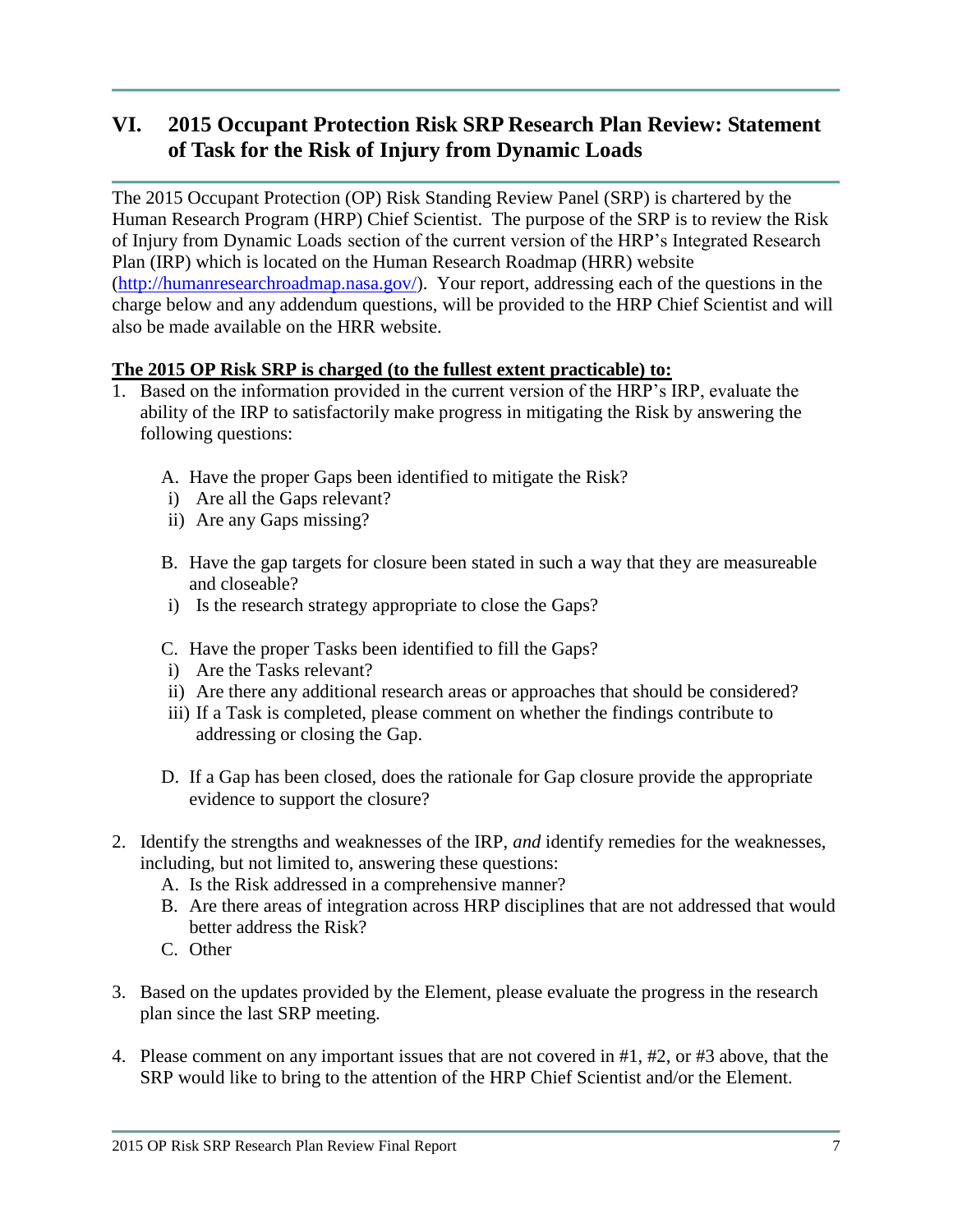### **Additional Information Regarding This Review:**

- 1. Expect to receive review materials at least four weeks prior to the WebEx conference call.
- 2. Participate in a WebEx conference call on November 3, 2015 at 1:30 pm ET.
	- A. Discuss the 2015 OP Risk SRP Statement of Task and address questions about the SRP process.
	- B. Receive presentations from the HRP Chief Scientist (or his designee), the Space Human Factors and Habitability (SHFH) Element, and participate in a question and answer session, and briefing.
- 3. Prepare a draft final report (approximately one month after the WebEx conference call) that contains a detailed evaluation of the current IRP specifically addressing items #1, #2, and #3 of the SRP charge. The draft final report will be sent to the HRP Chief Scientist and he will forward it to the appropriate Element for their review. The SHFH Element and the HRP Chief Scientist will review the draft final report and identify any misunderstandings or errors of fact and then provide official feedback to the SRP within two weeks of receipt of the draft report. If any misunderstandings or errors of fact are identified, the SRP will be requested to address them and finalize the 2015 SRP Final Report as quickly as possible. The 2015 SRP Final Report will be submitted to the HRP Chief Scientist and copies will be provided to the SHFH Element that sponsors the OP discipline and also made available to the other HRP Elements. The 2015 SRP Final Report will be made available on the HRR website [\(http://humanresearchroadmap.nasa.gov/\)](http://humanresearchroadmap.nasa.gov/).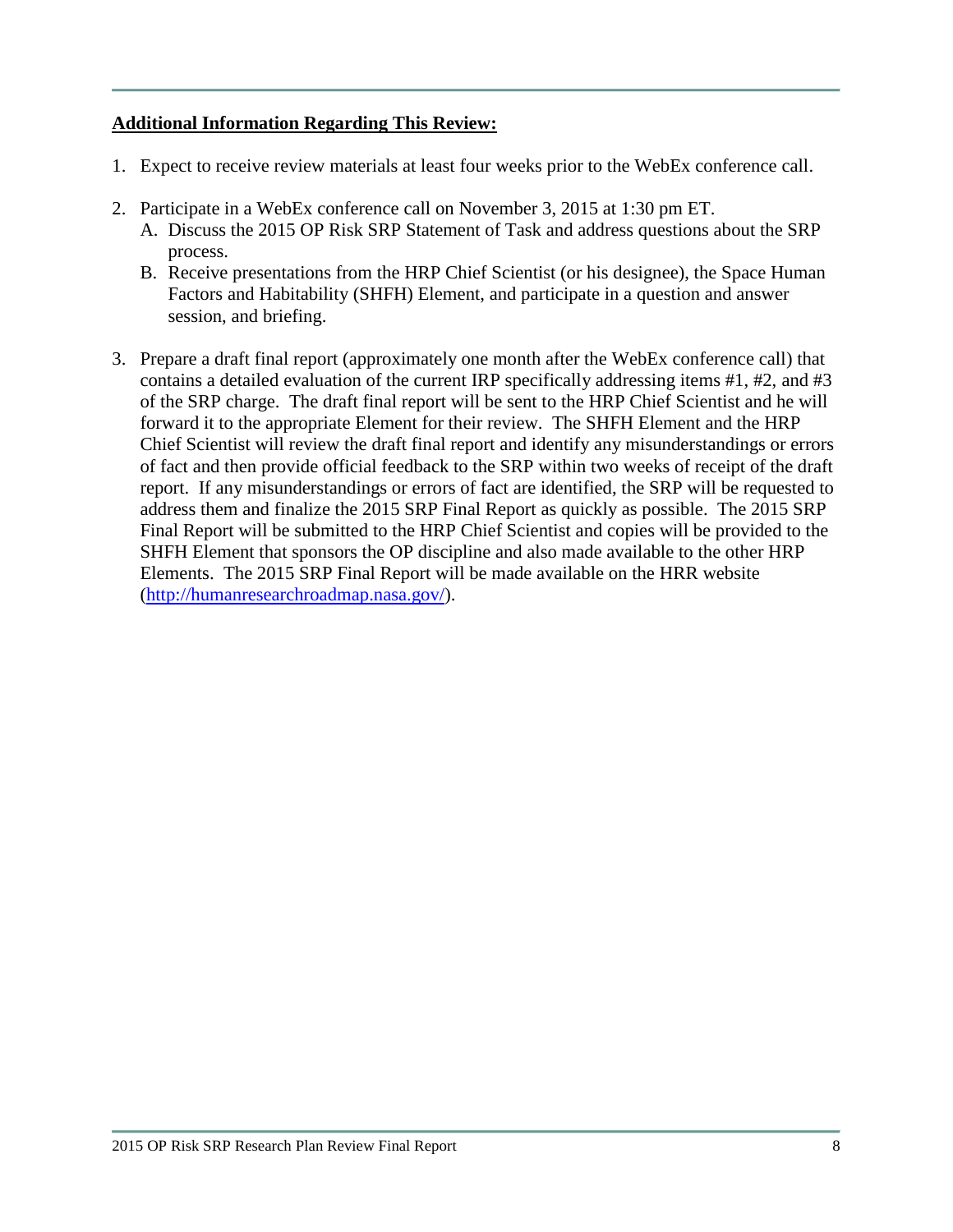# **VII. OP Risk SRP Research Plan Review WebEx/Teleconference Participants**

#### **SRP Members:**

Frank Pintar, Ph.D. (Chair) – Medical College of Wisconsin Paul Ivancic, Ph.D. – Yale University School of Medicine Michael Kleinberger, Ph.D. – Johns Hopkins University Jonathan Rupp, Ph.D. – University of Michigan

#### **NASA Ames Research Center (ARC):**

Immanuel Barshi, Ph.D. Brent Butler, Ph.D. Brian Gore, Ph.D. Jessica Marquez, Ph.D.

#### **NASA Johnson Space Center (JSC):**

Erin Connell, Ph.D. Kritina Holden, Ph.D. Nate Newby, Sc.M. Heather Paul Jennifer Rochlis, Ph.D. Mark Shelhamer, Sc.D. Jeffrey Somers Susan Steinberg, Ph.D. Mihriban Whitmore, Ph.D.

#### **NASA Headquarters (HQ):**

Steve Davison, Ph.D. Bruce Hather, Ph.D.

### **NASA Research and Education Support Services (NRESS):**

Tiffin Ross-Shepard